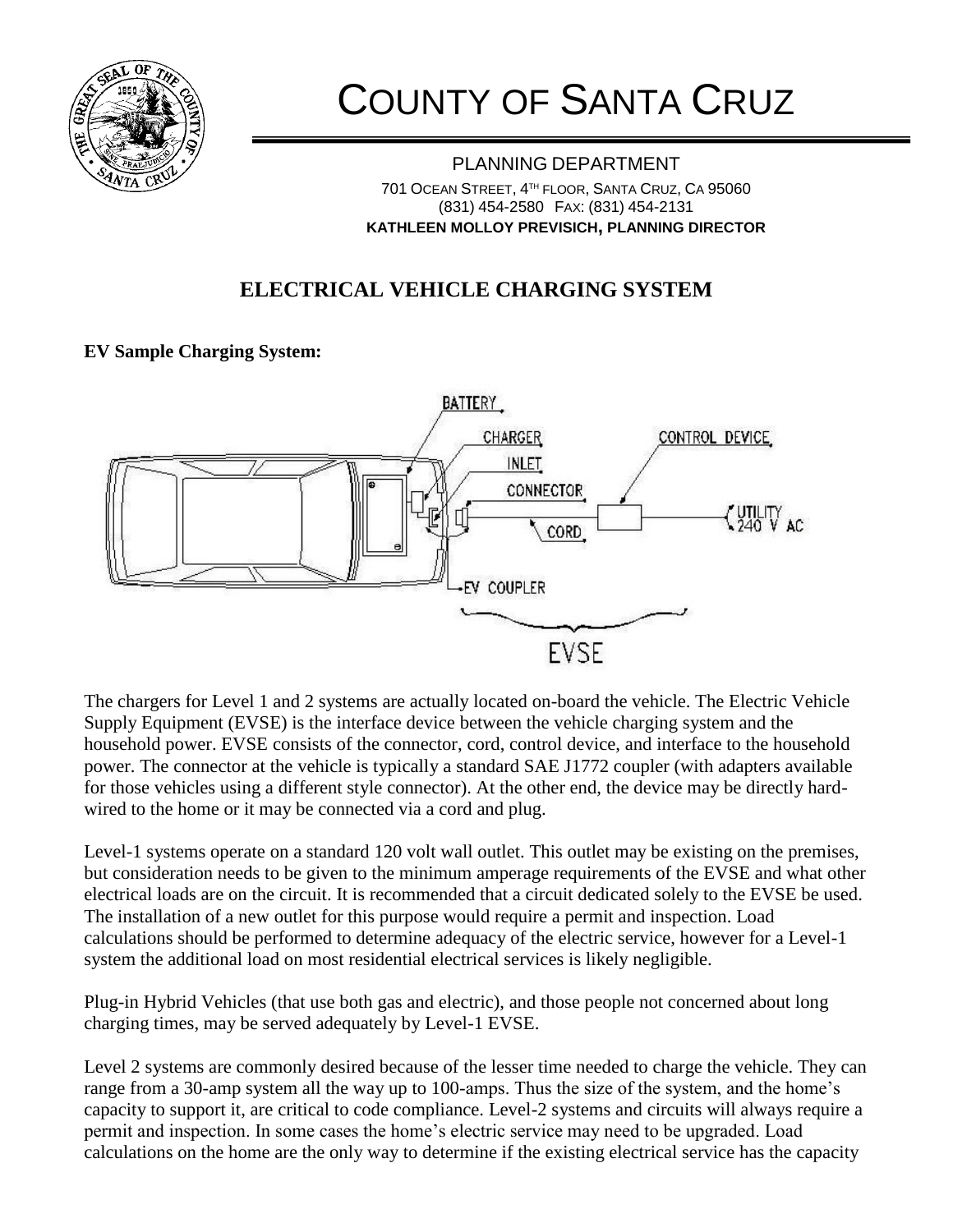for a Level-2 charger. There are devices available that remove an existing load from the dwelling in order to facilitate the load of the charger. These devices do not allow both loads (such as an electric dryer) to operate simultaneously; therefore, the larger of the two loads can be used in the calculations. Such devices should be UL listed to applicable product safety standards.

#### **GUIDELINE AND CHECKLIST:**

Unless an existing circuit is determined to be adequate for a Level-1 EVSE device, an electrical permit is required for an EVSE system or for the installation of a circuit/outlet for a cord and plug connected unit.

The following information is required for a permit:

1. Owner should work with a contractor or EVSE professional to determine the vehicle's specific needs and vehicle owner's expectations. Referencing the vehicles owner's manual may provide valuable information on charging. Once the details have been determined then the permit process may proceed.

2. Identify the make and model of the proposed EVSE system. The system must be listed by an approved nationally recognized testing laboratory in accordance with UL 2202, "Standard for Electric Vehicle (EV) Charging System Equipment".

3. Identify the EVSE location on the permit application. EVSE shall be installed in accordance with manufacturer's installation instructions and be suitable for the environment (indoor/outdoor).

- 4. Identify if the system is Level-1 or Level-2.
- 5. Provide the required circuit ampacity identified on the EVSE documentation. Identify the amperage rating of the circuit on the permit application. Use this rating for the load calculations.

6. Provide existing electrical service panel information and load calculations for the residence. Include EVSE load and circuit size to determine if an electrical service panel upgrade is required. See the [Electrical Load Calculation Worksheet](file://///Scznas04/pln/Shared/Website/Building%20&%20Safety/Alternative%20Energy/Standard%20Method%20for%20Dwelling%20Service%20Calculations.docx)

7. Contact the local utility company and advise them of the additional loads on the electric service. Identify if a second electric meter is required to be installed because of electric utility rate for EV charging. See the [Service Requirement form](file://///Scznas04/pln/Shared/Website/Building%20&%20Safety/Alternative%20Energy/EV%20Charging%20System%20Service%20Requirement.docx)

8. Manufacturer installation instructions must be available for the inspector at the site.

9. Electrical wiring and installation shall be in conformance with the current edition of the California Electrical Code, including Article 625.

**CODES AND REFERENCES: California Electrical Code California Green Building Standards Code UL 2202 listed EV charging system Zero-Emission Vehicles in California: Community Readiness Guidebook (https://www.opr.ca.gov/s\_zero-emissionvehicles.php)**